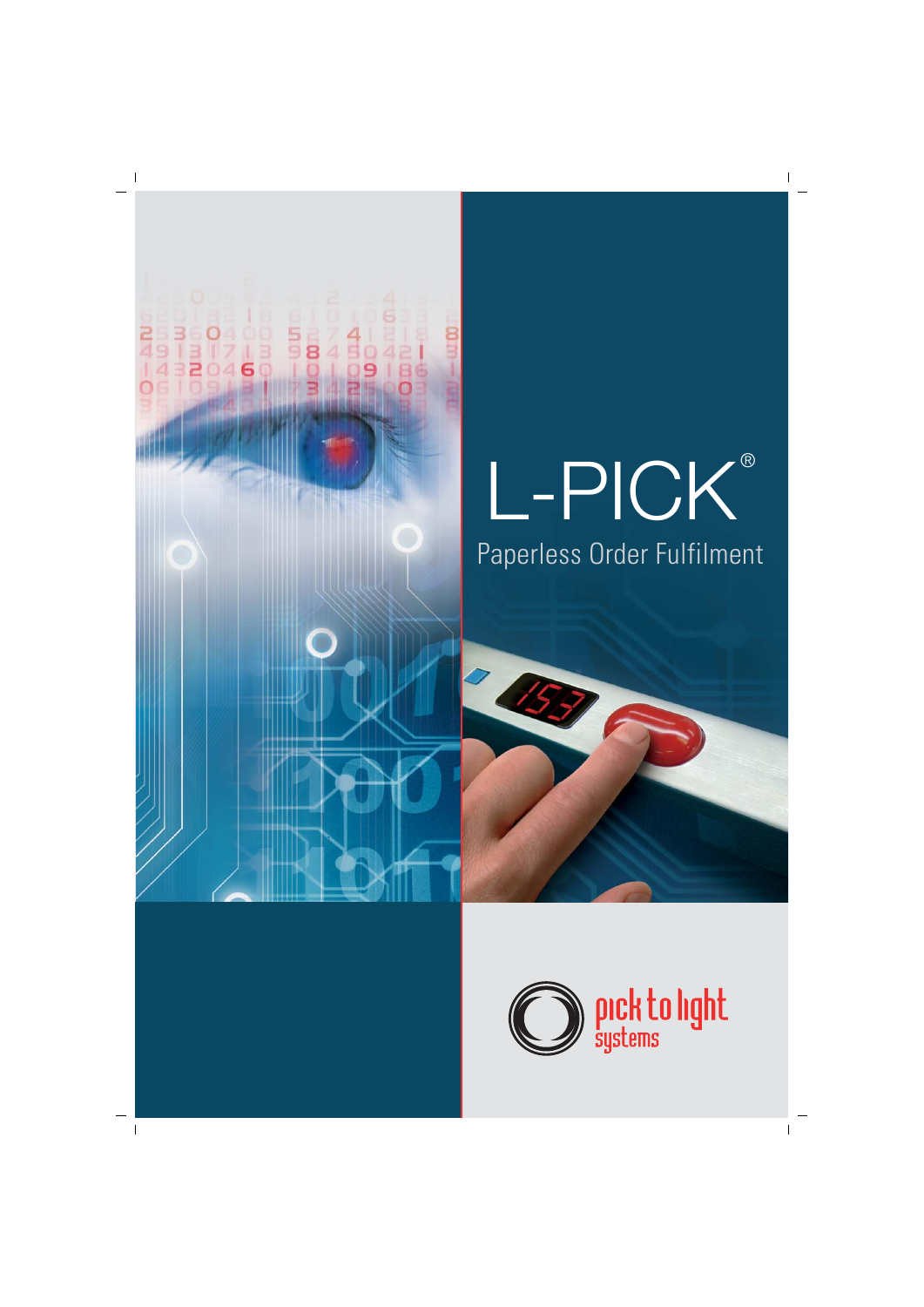# order preparation solutions

LPICK hardware optimizes order preparation ; it eliminates the use of paper, increases productivity and reduces errors to a minimum.

LPICK devices guide the operator by means of light signals, and show exactly the position and quantity to gather (pick-to-light) or deposit (put-to-light).

LPICK is a very flexible and innovative solution employed both in distribution and manufacturing processes (assembly/mounting).



### Paperless Visible Results



- **> Eliminates paper use**.
- **> Greater productivity**.
- **> Greater speed:** significantly reduces runtime execution.
- **> Precision**, avoids errors.
- **> Formation not required**, intuitive work method.
- **>** Unbeatable **simplicity, reliability and flexibility**.
- **> Competitive installation and maintenance**.
- **> Custom-built systems**, easy to integrate into any operative or work environment.
- **> Improves management** levels **and service quality**.
- **> Monitoring** capabilities (progress, production ratios, tracking).
- **> Fast return on investment**.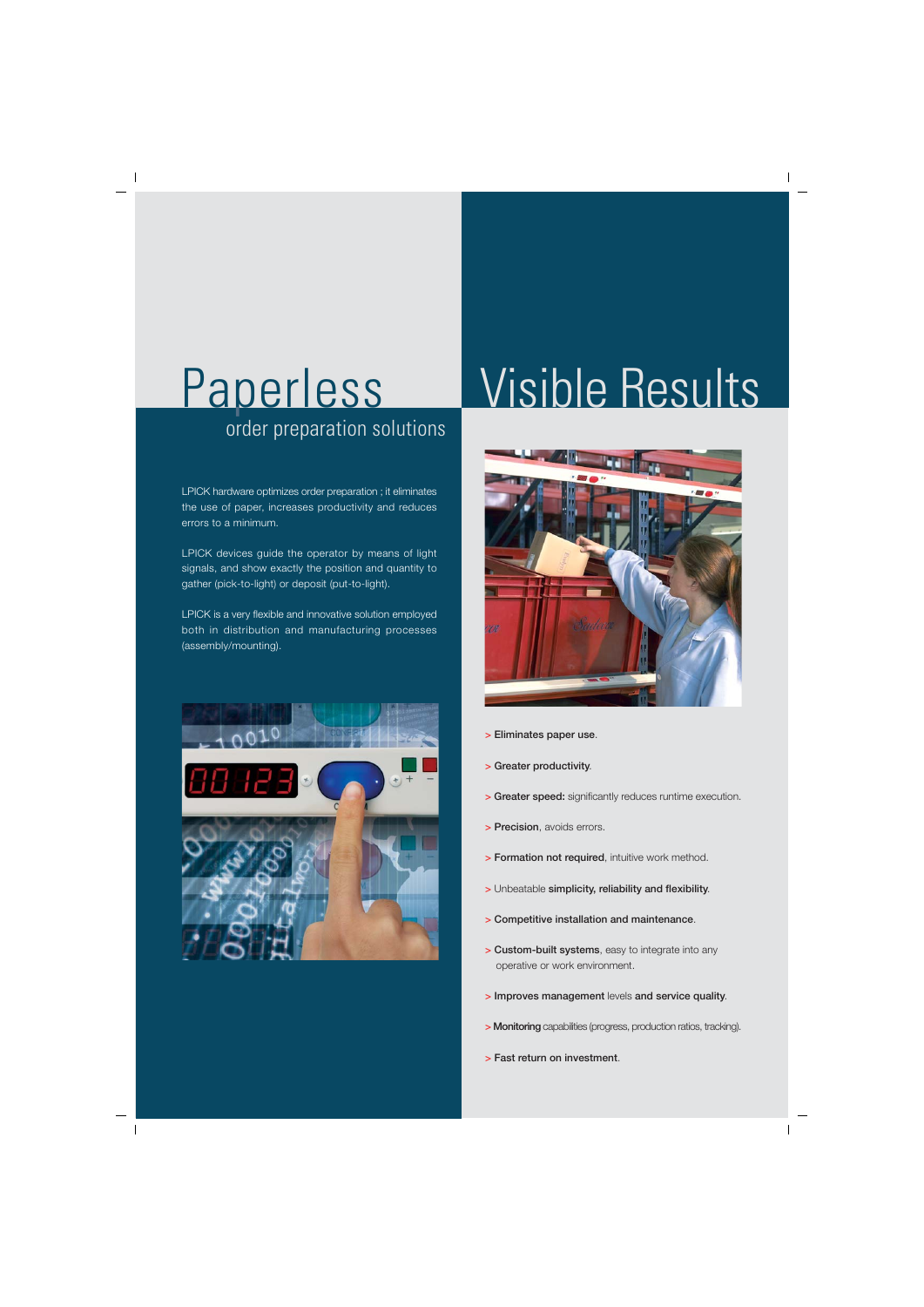## Technology DPS

Ai-net (Reduced Wiring System)



 AI-NET is a communication network developed by AIOI SYSTEMS Co., Ltd, based on the principle of data transmission and electricity through a 2 wires, half of what is usually employed.

It employs a tiny chip that it is easily installed in any device and that allows integrated control of different devices from just one PC.

 The chip's reversible polarity function eliminates installation errors, reducing time and cost in the installation process as well as in system maintenance.

### System Structure

### **CONTROLLER**

- Receives commands from the PC and then controls the respective operations at the AI-NET.
- PCI Bus, Serial (RS-232C) and Ethernet Controllers are available.

### **JUNCTION BOX**

Performs high speed data communication, supplies power and operates communication interface to each light module, batch display, signal light and interface unit.

### **DEVICES** (Light Module - Batch Display - etc.)

They are controlled from a controller through a Junction Box.

- **Light Module:** a display-response device with a location lamp, numeric display and buzzer sound. Various types are available.
- **Batch Display:** a large display device which shows the operation status such as operation number, lot number, customer code, shipping item code, etc.
- **Signal lights:** Rotating lamp type and signal tower type are available. Multiple operation status can be shown with the signal tower.
- **Interface:** Operates digital signal input and output.

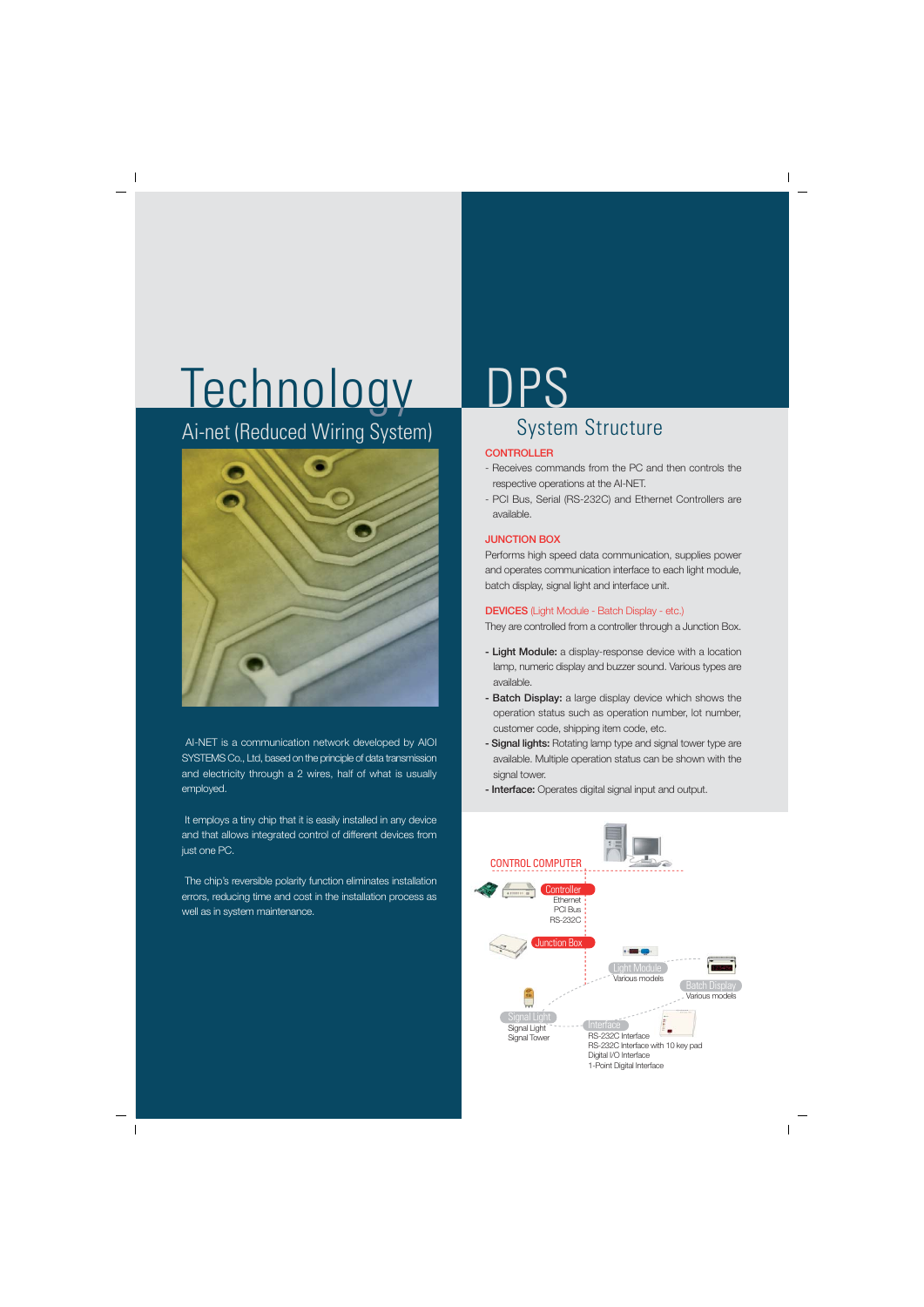### Customized solutions

**INNOVATION.** The 3 LPICK types of hardware (TW, AW, SW), with a full range of models, allows adjustment to any need.

**FLEXIBILITY.** Outfitted with multicolour LEDs, the LPICK hardware is based on a colour code that facilitates new creative operatives and flexible job management. Various operators working simultaneously in the same area, an operator preparing various orders at the same time, etc.

**RESISTANT.** They operates in extremely cold weather conditions - 30ºc and heat + 50ºc. They tolerate, without any problems, condensation and humidity (IP67g). Compatible with any type of software and easy to integrate into any solution.

**"PLUG & PLAY".** The LPICK hardware is installed and substituted instantaneously. The absence of polarity and its reduced cabling, greatly simplifies its handling and installation.

**AUTO-MAINTENANCE.** LPICK's simplicity and reliability allows for auto-maintenance without the need of specialised technical assistance.





**Cable-less:** they are stored in a duct and freely slide.

**Position indicator & Confirmer:** lighted response button with various coloured LEDs, visible at lengthy distances.

**FN Push button** configurable for various functions (replenishment, full box, etc.).

**+/-** quantity correction (inventory control).

**Alphanumeric Display.**

**Acoustic Signals.**

**Functions at – 30ºc / + 50ºc.**

**Large quantity of models.**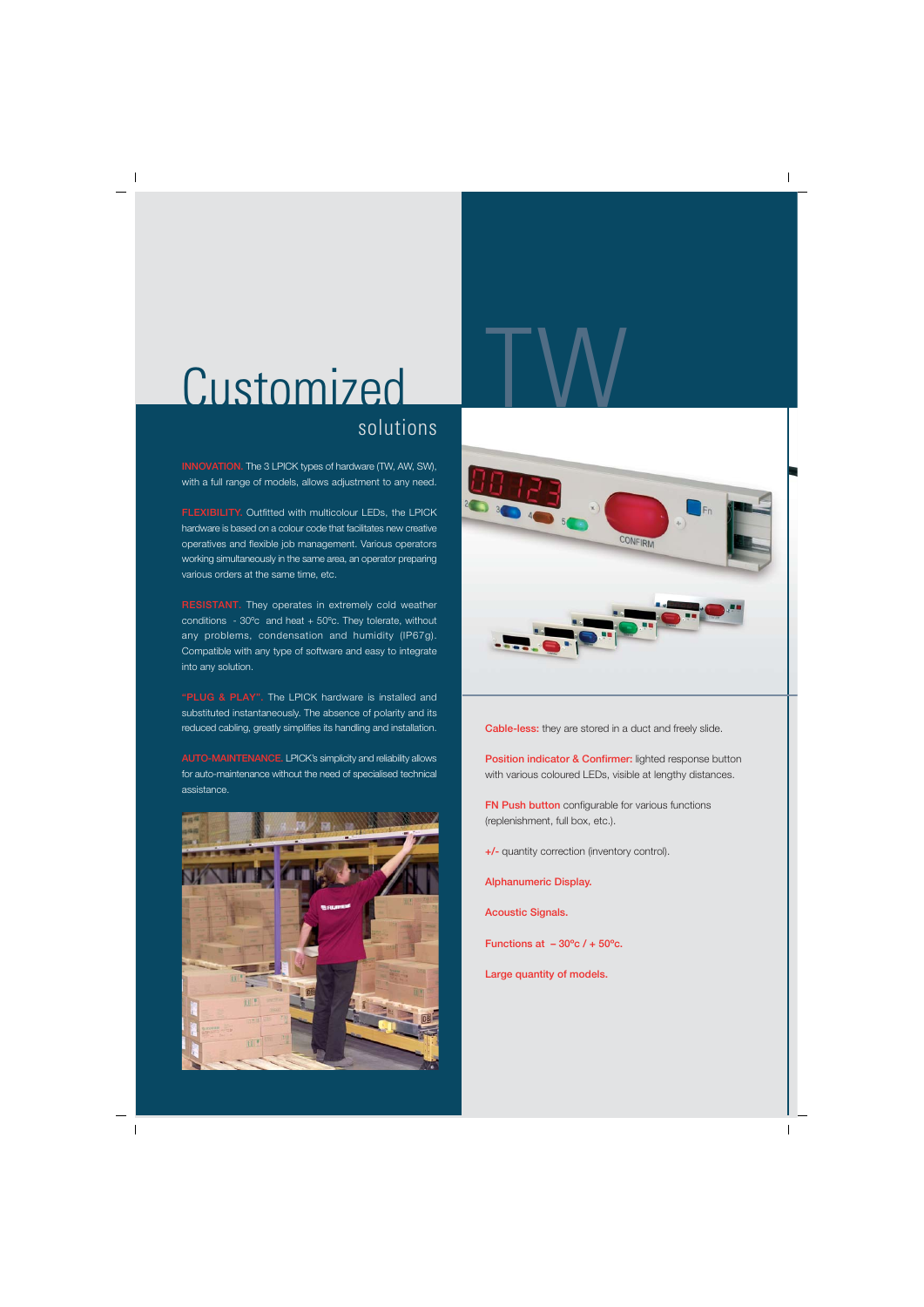







**Module:** it connects directly to the cable without polarity.

**Adaptable** to flat and tubular surfaces.

**Does not require tools:** easy to install and replace.

**Position indicator & Confirmer:** with 7 coloured LEDs visible at great length.

Confirmation and response **Rod** in the same picking movement.

Alphanumeric **Display.**

**Acoustic Signals.**

**Functions at –30ºc / +50ºc.**

Ideal for dynamic work environments

**Cable-less:** they are stored in a duct and freely slide.

**Adaptable:** to flat and tubular surfaces.

**Does not require tools:** easy to install and replace.

**Position Indicator & Confirmer:** with red colour LED.

**Alphanumeric Display.**

**Functions at – 30ºc / + 50ºc.**

Ideal for reduced space working environments